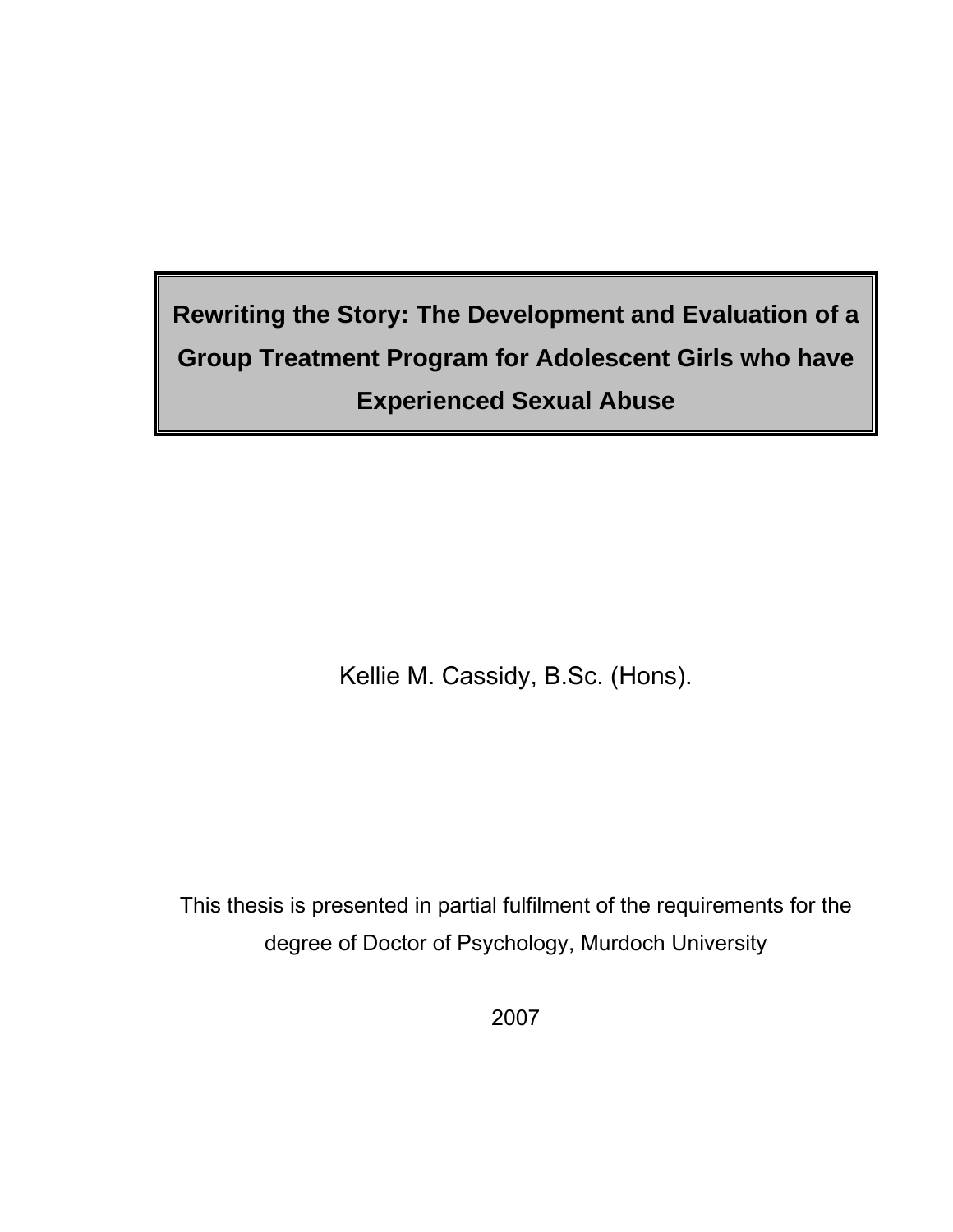I declare that this thesis is my own account of my research and contains as its main content, work which has not previously been submitted for a degree at any tertiary education institution.

Kellie Cassidy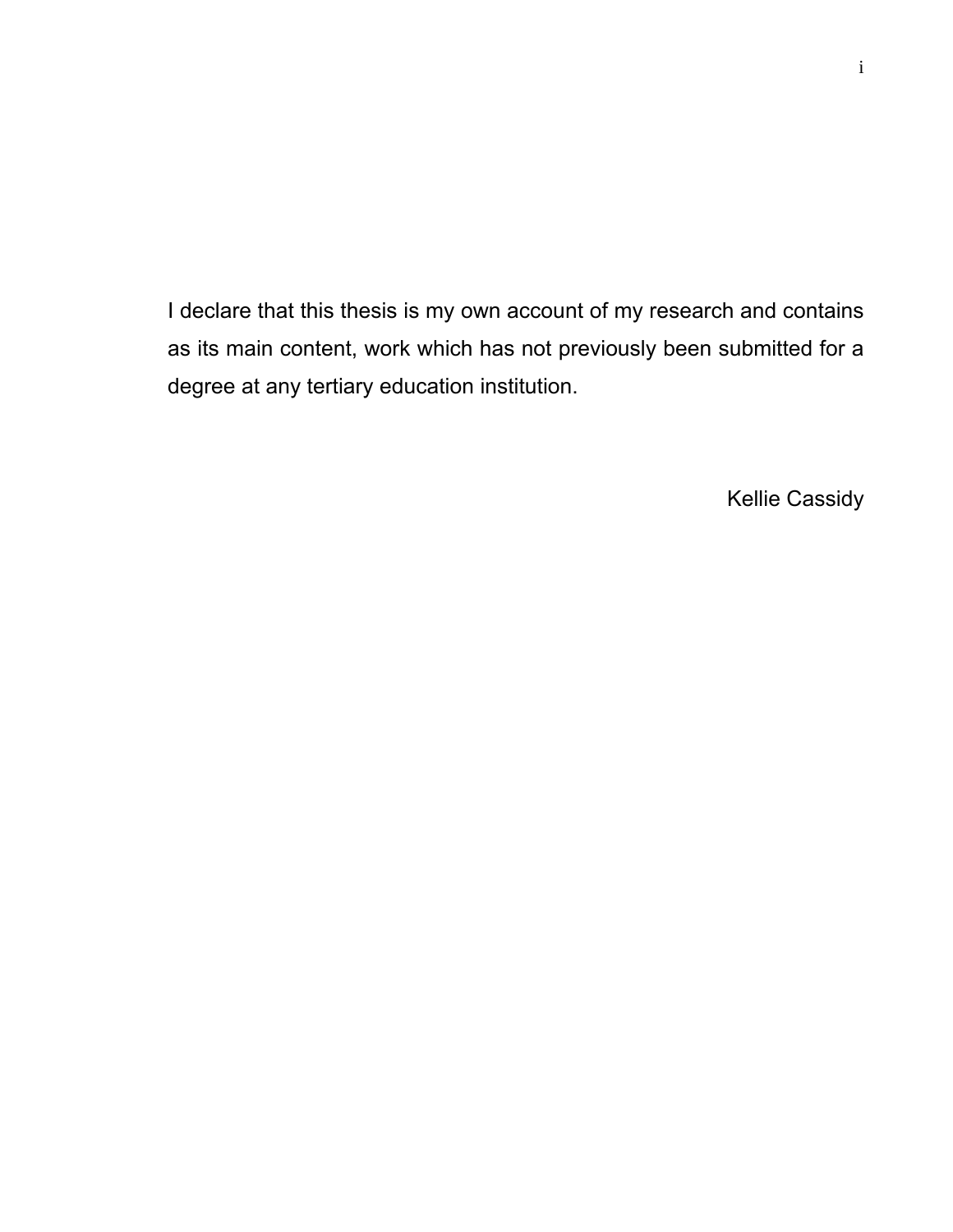### *Abstract*

Although group treatment is often advocated for survivors of childhood sexual abuse (CSA), few studies have examined the effects of such treatments, particularly with adolescents. Yet adolescence is an important time for survivors of CSA as this is when they may truly begin to process what it means to have been sexually abused as a child (Berliner, 1991; Thun, Sims, Adams, & Webb, 2002). Consequently, this study sought to evaluate and develop best practice evidence for group treatment of adolescent girls who have experienced sexual abuse. The study used both a developmental intervention research approach to guide the development of a best practice intervention; and an action research, mixed methods program evaluation to achieve detailed examination of a small number of client cases so as to ethically assess the effectiveness of the intervention. In keeping with the intervention research approach and with the aim of providing specific knowledge about treatment for CSA survivors that was unattainable through reviewing treatment outcome studies, an initial study was undertaken which retrospectively and prospectively assessed a locally available treatment program for adolescent girls. This study found the locally available treatment approach was unlikely to have been effective at alleviating distress associated with CSA but that past participants and their mothers felt that such a program is important. Recommendations were made on the elements necessary to construct a more clinically responsive and effective treatment. A 16 week Trauma Focused Cognitive Behavioural group treatment program was then developed. This pilot treatment program was evaluated in Study 2, using both formative and summative program evaluation methods with four adolescent girls (aged 13-18). The summative findings support the utility of the treatment program and positive benefits were noted for each group participant, including reductions in symptoms of depression, anxiety and PTSD. The formative findings indicated that the treatment program was in need of further refinement. This included altering some session content, placing more focus on group process and including parents in the treatment. The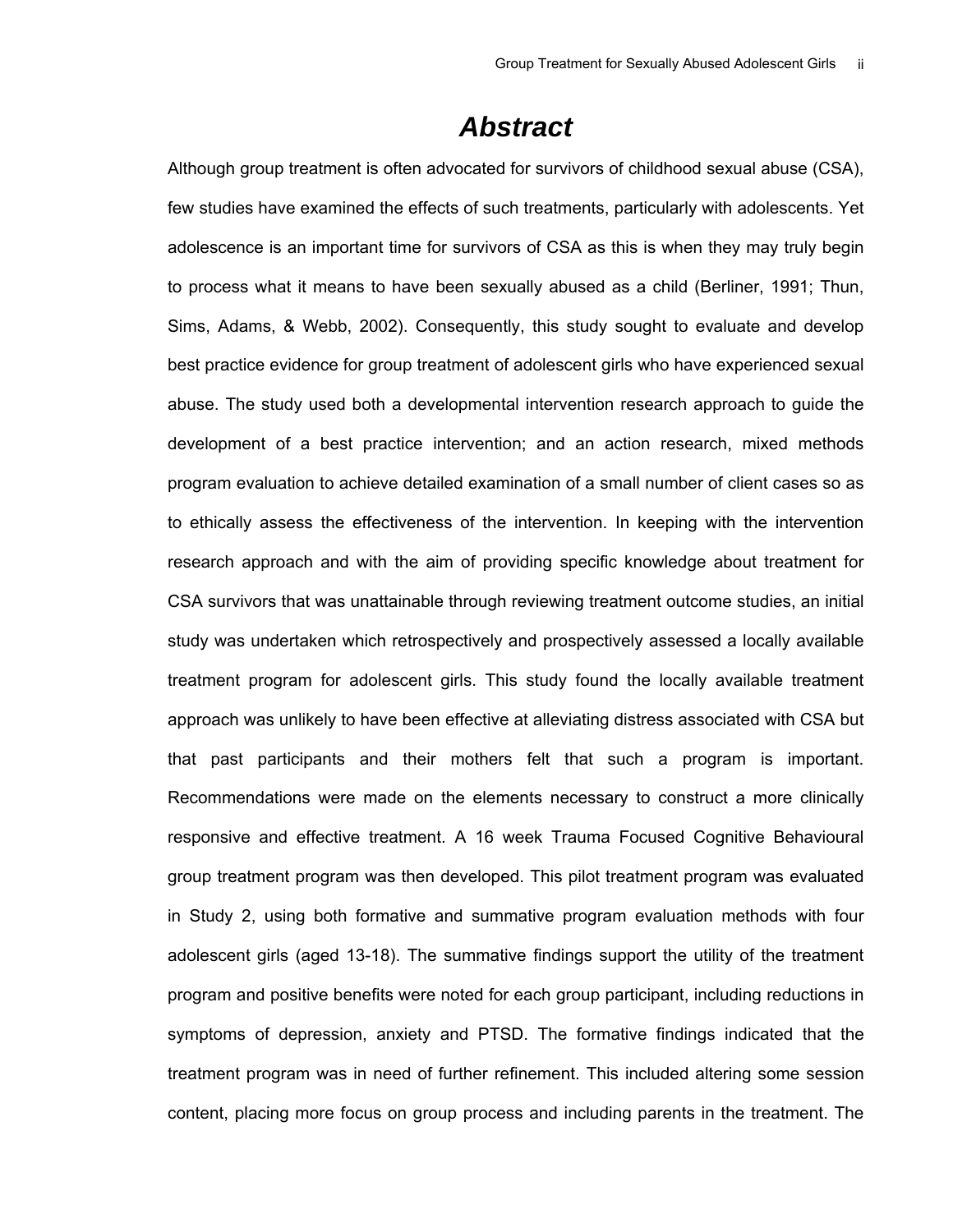recommendations of Study 2 were subsequently implemented and the revised treatment program was evaluated by experts in the field to enhance its content validity. The treatment program was then further evaluated in Study 3 using similar evaluation methods with five girls aged 12-15. Clinically significant changes were obtained for four of these five participants, as indicated by triangulation of data from the participants, their parents and group facilitators. Formative findings indicated that the program used in Study 3 was a significant improvement on the program used in Study 2. The major curative factor for participants appeared to lie in the group process and attendance at the program. Treatment was found to have a high degree of acceptability according to participants, parents and facilitators and was implemented with integrity, although flexibility and individualisation were important. The benefits of the research approach in terms of critical reflection, functionally relevant data, within and across case analysis and contextualisation are discussed. As the findings of this series of studies highlight, positive benefits were apparent for each participant and thus it is concluded that group treatment is a viable option for adolescent survivors of CSA.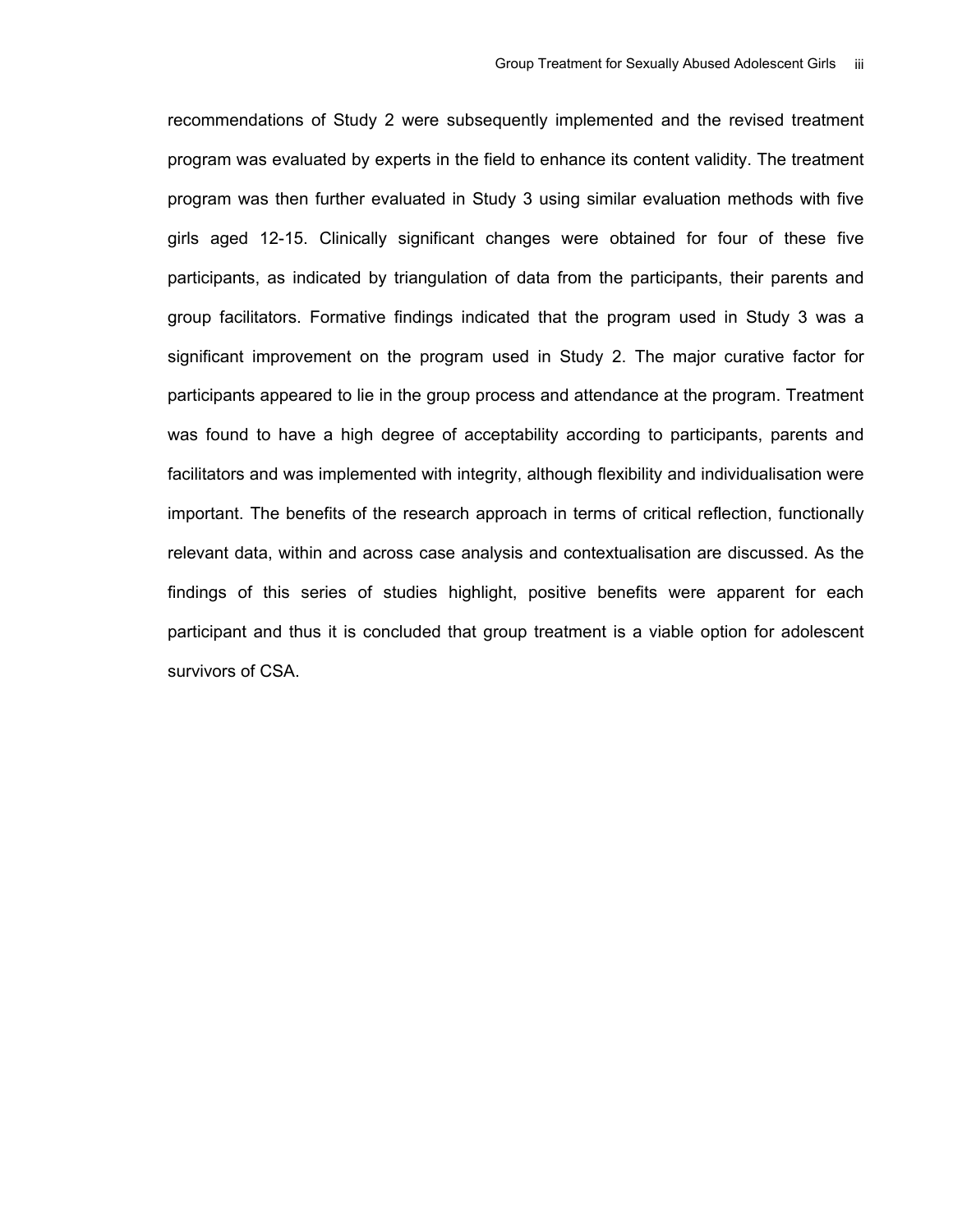## *Table of Contents*

|                 |                                                                                                                                                      | Page |
|-----------------|------------------------------------------------------------------------------------------------------------------------------------------------------|------|
|                 | <b>DECLARATION</b>                                                                                                                                   | Ť    |
| <b>ABSTRACT</b> |                                                                                                                                                      | -ii  |
|                 | <b>TABLE OF CONTENTS</b>                                                                                                                             | iv   |
|                 | <b>ACKNOWLEDGEMENTS</b>                                                                                                                              | X    |
|                 | <b>LIST OF FIGURES</b>                                                                                                                               | xii  |
|                 | <b>LIST OF TABLES</b>                                                                                                                                | XV   |
|                 | <b>CHAPTER ONE – INTRODUCTION &amp; INTEGRATIVE REVIEW OF CHILDHOOD</b><br><b>SEXUAL ABUSE LITERATURE AS IT RELATES TO GROUP</b><br><b>TREATMENT</b> |      |
| 1.0             | INTRODUCTION                                                                                                                                         | 1    |
| 1.1             | APPROACHING THE REVIEW                                                                                                                               | 4    |
| 1.2             | BACKGROUND TO THE PROBLEM                                                                                                                            | 9    |
| 1.3             | TREATMENT OF CHILDREN & ADOLESCENTS WHO HAVE<br>EXPERIENCED SEXUAL ABUSE                                                                             | 22   |
|                 | 1.4 RATIONALE & AIMS OF THE RESEARCH                                                                                                                 | 63   |
|                 | <b>CHAPTER TWO - METHODOLOGICAL CONSIDERATIONS IN DESIGN,</b><br><b>MEASUREMENT AND ANALYSIS</b>                                                     |      |
| 2.0             | INTRODUCTION                                                                                                                                         | 73   |
| 2.1             | LEARNING TO WALK BEFORE YOU CAN RUN - A SEQUENTIALLY<br>PHASED APPROACH TO TREATMENT DEVELOPMENT AND<br><b>OUTCOME RESEARCH</b>                      | 75   |
| 2.2             | <b>RESEARCH DESIGN FEATURES</b>                                                                                                                      | 79   |
| 2.3             | CONCLUSIONS                                                                                                                                          | 101  |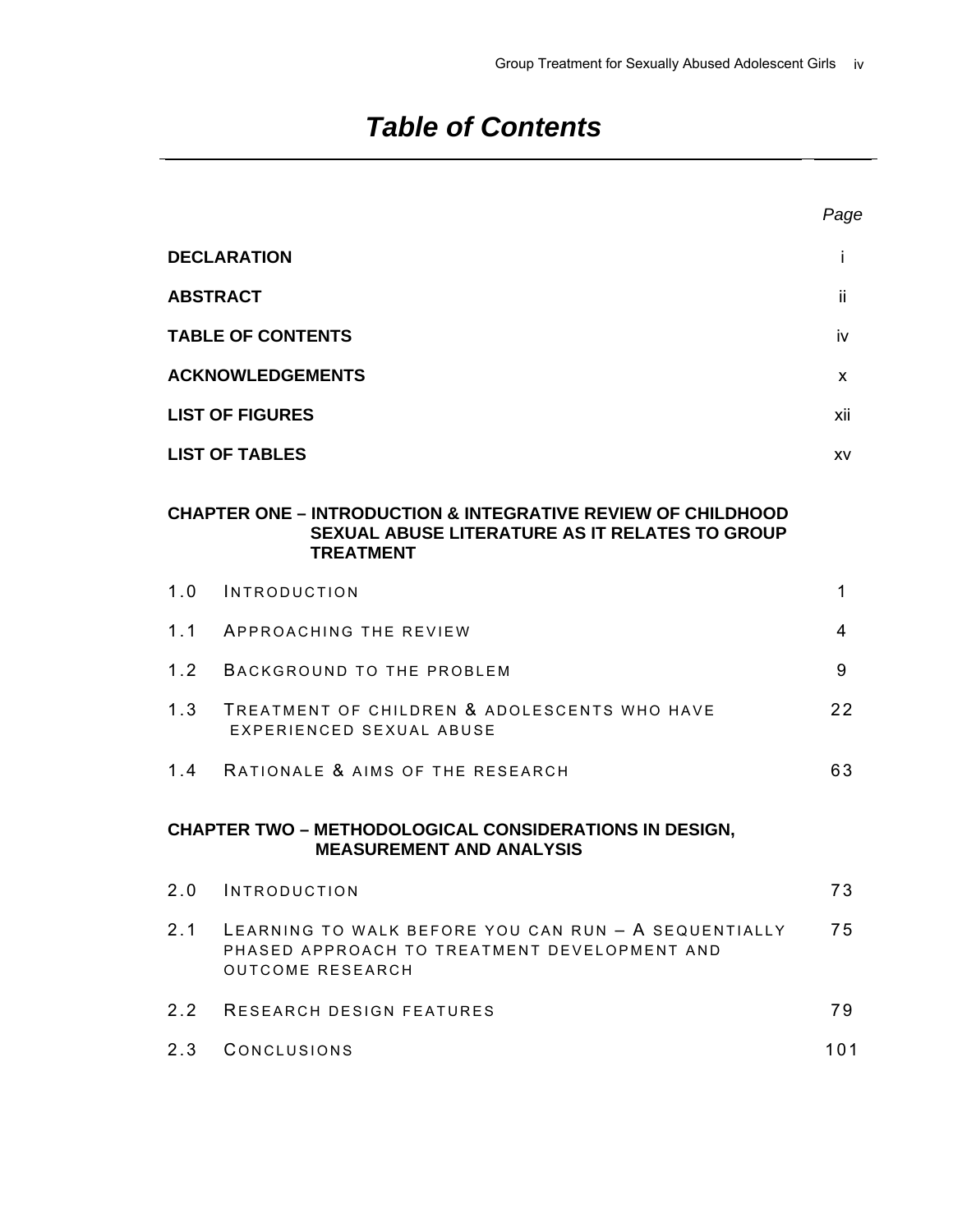#### **CHAPTER 3 - STUDY 1: A RETROSPECTIVE ANALYSIS OF THE P.A.C.T.S GIRLS GROUP**

| 3.0 | <b>INTRODUCTION</b>                                                                                                                               | 104                      |
|-----|---------------------------------------------------------------------------------------------------------------------------------------------------|--------------------------|
| 3.1 | IDENTIFYING FUNCTIONAL ELEMENTS OF SUCCESSFUL MODELS                                                                                              | 106                      |
|     | 3.1.1<br>Model Programs for CSA<br>3.1.2<br><b>Specific Components</b><br>3.1.3 Treatment Failures<br>3.1.4<br><b>Summary of Treatment Issues</b> | 108<br>112<br>119<br>119 |
| 3.2 | AIMS OF THE STUDY                                                                                                                                 | 120                      |
| 3.3 | <b>METHOD</b>                                                                                                                                     | 122                      |
|     | 3.3.1<br><b>Research Design</b><br>3.3.2<br>Participants<br>3.3.3<br>Measures<br>3.3.4<br>Procedure                                               | 122<br>124<br>125<br>130 |
| 3.4 | RESULTS & DISCUSSION                                                                                                                              | 131                      |
|     | 3.4.1<br><b>Program Statistics</b><br>3.4.2 Follow-up of Past participants of the PACTS girls group and<br>their Mothers                          | 131<br>133               |
|     | <b>Review of Past Curricula</b><br>3.4.3                                                                                                          | 144                      |
| 3.5 | SUMMARY & RECOMMENDATIONS FOR A NEW CURRICULUM                                                                                                    | 150                      |
|     | <b>CHAPTER 4 - DEVELOPMENT OF A NEW ADOLESCENT GIRLS GROUP</b><br><b>PROGRAM</b>                                                                  |                          |
| 4.0 | INTRODUCTION                                                                                                                                      | 155                      |
| 4.1 | DESIGN & CONSTRUCTION                                                                                                                             | 155                      |
| 4.2 | KEY COMPONENTS OF THE TREATMENT                                                                                                                   | 161                      |
| 4.3 | <b>COLLABORATION &amp; EXPERT INVOLVEMENT</b>                                                                                                     | 167                      |
| 4.4 | THE ADOLESCENT GIRLS GROUP TREATMENT PROGRAM                                                                                                      | 167                      |

| 4.5 CONCLUSIONS | 173 |
|-----------------|-----|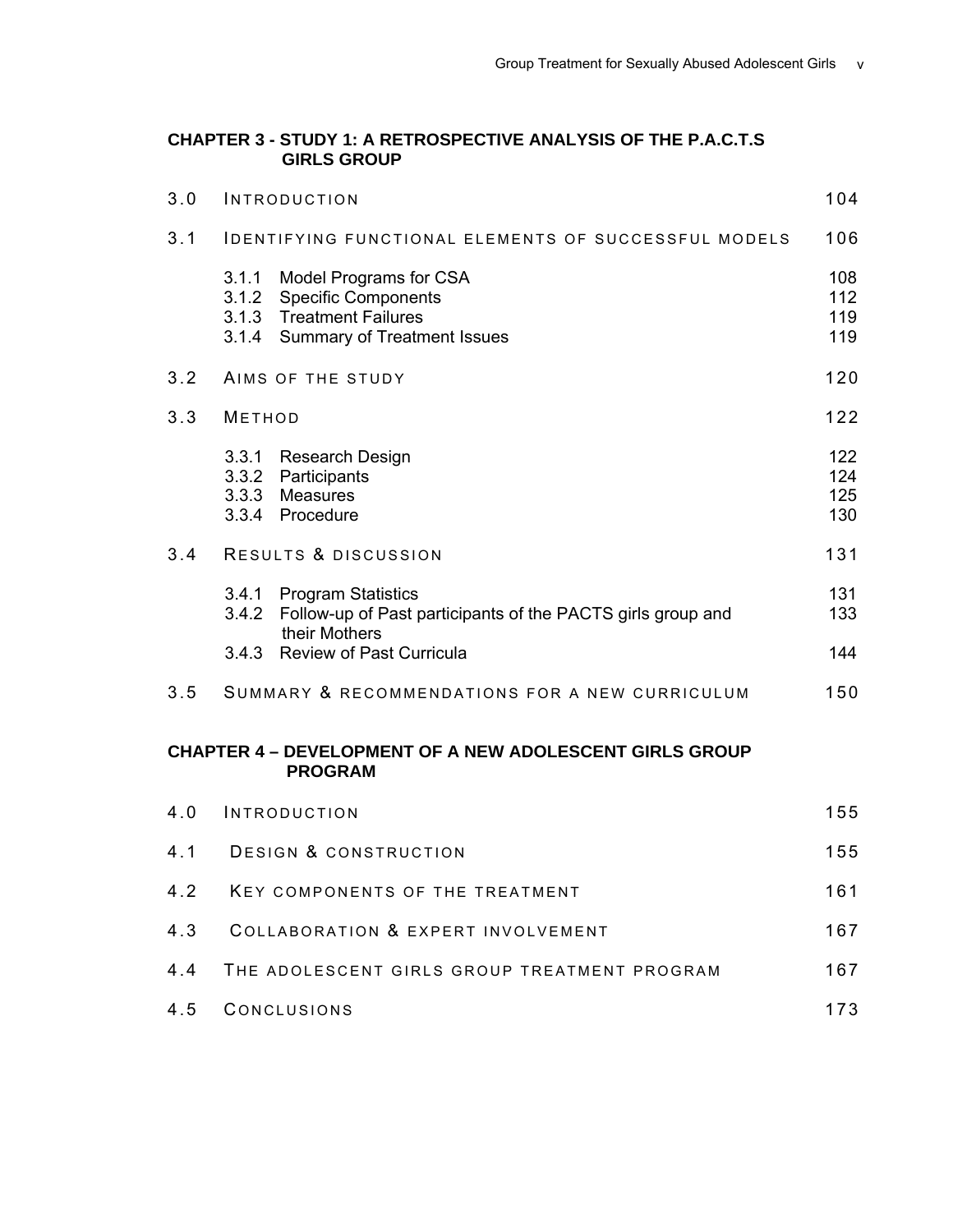#### **CHAPTER 5 – STUDY 2: EVALUATING THE EFFECTIVENESS OF THE ADOLESCENT GIRLS GROUP PROGRAM**

| 5.0 |                                  | INTRODUCTION                                                                                                                                     | 176                      |
|-----|----------------------------------|--------------------------------------------------------------------------------------------------------------------------------------------------|--------------------------|
| 5.1 | <b>METHOD</b>                    |                                                                                                                                                  | 179                      |
|     | 5.1.1                            | <b>Research Design</b><br>5.1.2 Participants<br>5.1.3 Procedure<br>5.1.4 Data Capture Methods                                                    | 179<br>181<br>184<br>184 |
| 5.2 |                                  | RESULTS & DISCUSSION                                                                                                                             | 190                      |
|     |                                  | Summative Evaluation                                                                                                                             |                          |
|     | 5.2.2<br>5.2.3<br>5.2.4          | 5.2.1 Within Case Analysis<br><b>Cross Case Analysis</b><br><b>Facilitator Ratings of Outcome</b><br><b>Summary of Summative Findings</b>        | 190<br>190<br>196<br>199 |
|     |                                  | <b>Formative Evaluation</b>                                                                                                                      |                          |
|     | 5.2.5<br>5.2.6<br>5.2.7<br>5.2.8 | Program Evaluation & Component Analysis<br>Program Observation & Feedback<br><b>Barriers Encountered</b><br><b>Summary of Formative Findings</b> | 203<br>221<br>226<br>231 |
| 5.3 |                                  | RECOMMENDATIONS FOR CHANGES TO BE MADE TO PROGRAM                                                                                                | 233                      |
| 5.4 |                                  | CONCLUSIONS                                                                                                                                      | 235                      |

#### **CHAPTER 6 – REFINEMENT & EXPERT EVALAUTION OF THE ADOLESCENT GIRLS GROUP PROGRAM**

| 6.0 OVERVIEW                                                   | 237 |
|----------------------------------------------------------------|-----|
| 6.1 CHANGES MADE TO THE TREATMENT PROGRAM FOLLOWING<br>STUDY 2 | 237 |
| 6.2 EXPERT EVALUATION                                          | 241 |
| 6.3 NEW TREATMENT PROGRAM                                      | 250 |
|                                                                |     |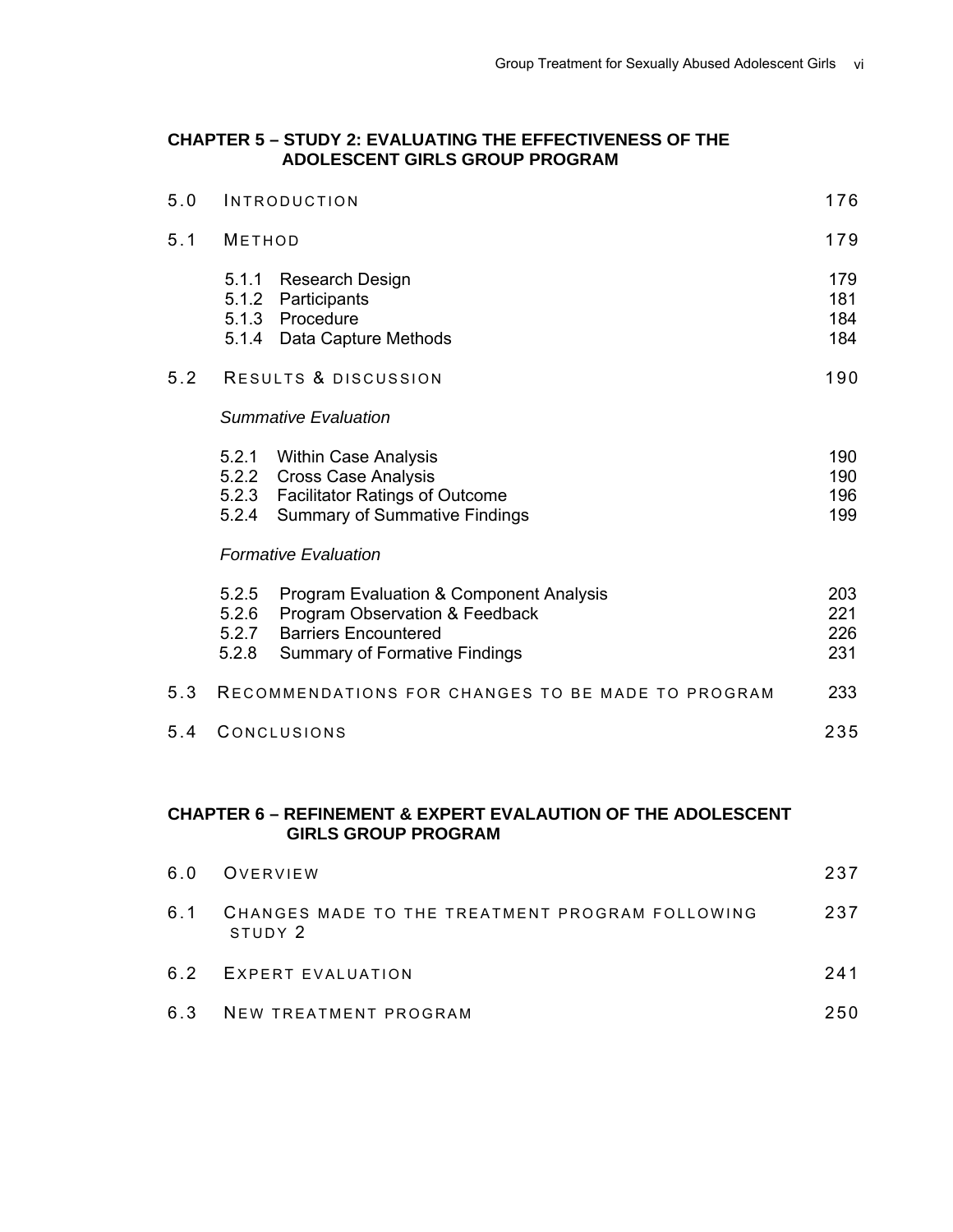#### **CHAPTER 7 – STUDY 3: FURTHER EVALUATION OF THE ADOLESCENT GIRLS GROUP PROGRAM**

| 7.0 |                                           | <b>INTRODUCTION</b>                                                                                                                                                                                          | 254                             |
|-----|-------------------------------------------|--------------------------------------------------------------------------------------------------------------------------------------------------------------------------------------------------------------|---------------------------------|
| 7.1 | <b>METHOD</b>                             |                                                                                                                                                                                                              | 255                             |
|     |                                           | 7.1.1 Research Design<br>7.1.2 Participants<br>7.1.3 Procedure<br>7.1.4 Data Capture Methods                                                                                                                 | 255<br>255<br>257<br>258        |
| 7.2 |                                           | RESULTS & DISCUSSION                                                                                                                                                                                         | 266                             |
|     |                                           | <b>Summative Evaluation</b>                                                                                                                                                                                  |                                 |
|     | 7.2.4                                     | 7.2.1 Within Case Analysis<br>7.2.2 Cross Case Analysis<br>7.2.3 Facilitator Ratings of Outcome<br><b>Summary of Summative Findings</b>                                                                      | 266<br>267<br>280<br>284        |
|     |                                           | <b>Formative Evaluation</b>                                                                                                                                                                                  |                                 |
|     | 7.2.5<br>7.2.6<br>7.2.7<br>7.2.8<br>7.2.9 | Program Evaluation & Component Analysis of the Girls Group<br><b>Evaluation of the Parent Sessions</b><br><b>Program Observations</b><br><b>Barriers Encountered</b><br><b>Summary of Formative Findings</b> | 290<br>310<br>312<br>319<br>321 |
| 7.3 | PROGRAM                                   | RECOMMENDATIONS FOR THE FUTURE UTILISATION OF THE                                                                                                                                                            | 323                             |
| 7.4 |                                           | CONCLUSIONS                                                                                                                                                                                                  | 325                             |
|     |                                           | <b>CHAPTER 8 - COMPARING AND CONTRASTING THE FINDINGS OF STUDY</b><br>2 & 3                                                                                                                                  |                                 |
| 8.0 |                                           | <b>INTRODUCTION</b>                                                                                                                                                                                          | 330                             |
| 8.1 |                                           | <b>EFFECTIVENESS</b>                                                                                                                                                                                         | 331                             |
| 8.2 |                                           | KNOWLEDGE                                                                                                                                                                                                    | 332                             |
| 8.3 |                                           | ACCEPTABILITY                                                                                                                                                                                                | 333                             |
| 8.4 | CONTENT                                   |                                                                                                                                                                                                              | 334                             |
| 8.5 |                                           | <b>GROUP PROCESS</b>                                                                                                                                                                                         | 335                             |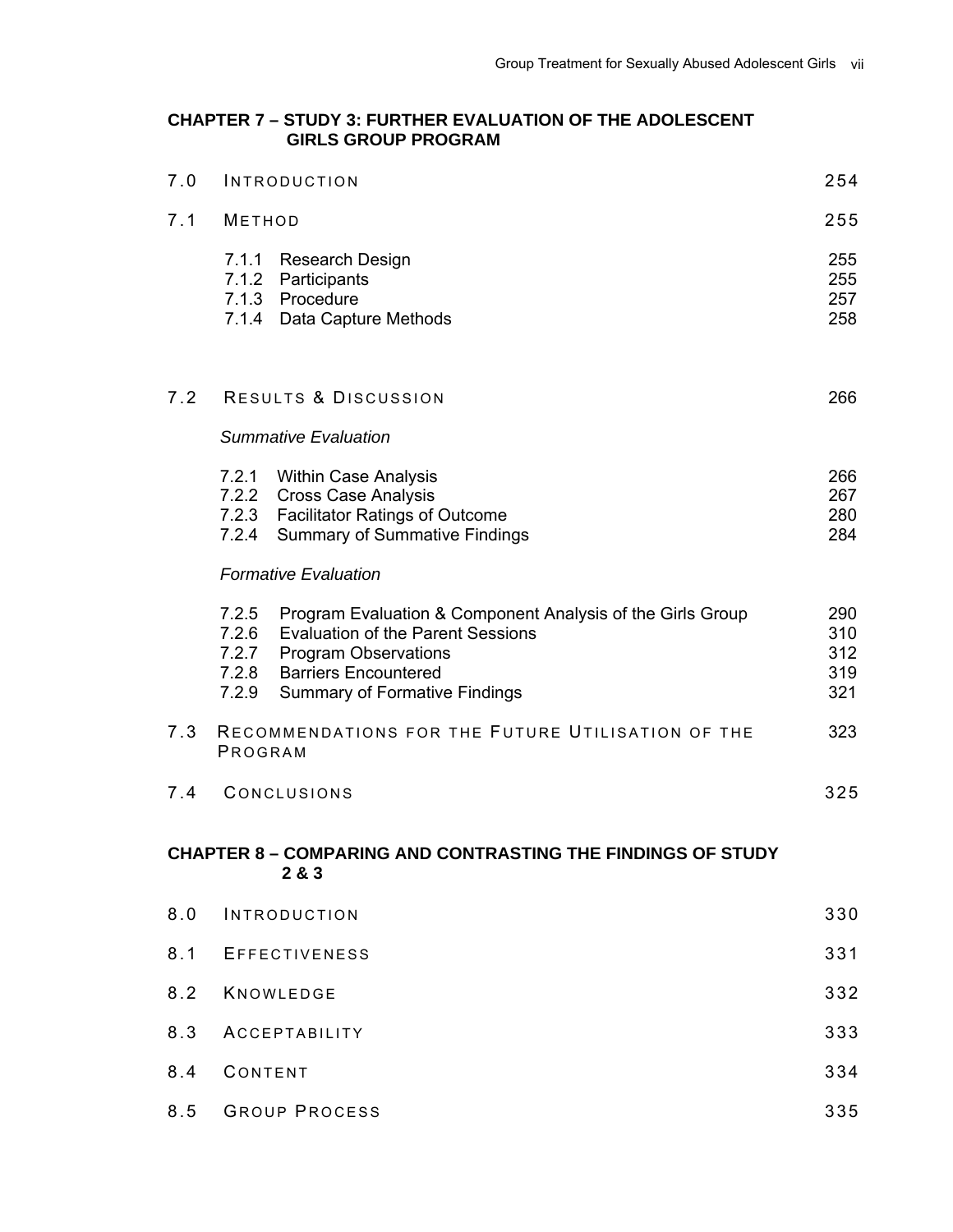|                                       | 8.6 FACILITATION & COMMON FACTORS | 338 |
|---------------------------------------|-----------------------------------|-----|
| 8.7                                   | INTEGRITY                         | 339 |
|                                       | 8.8 PROGRAM OBSERVATIONS          | 339 |
| 8.9                                   | <b>BARRIERS</b>                   | 342 |
|                                       | 8.10 CONCLUSIONS                  | 343 |
|                                       |                                   |     |
| <b>CHAPTER 9 - GENERAL DISCUSSION</b> |                                   | 346 |
|                                       |                                   |     |
| <b>REFERENCES</b>                     |                                   | 367 |

#### **ELECTRONIC APPENDICES**

Appendix A: Study 1 Assessment Measures

 Appendix A1: Resilience Scale Appendix A2: Adolescent Demographics, Risk, Mood and Knowledge Questionnaire Appendix A3: Parent Demographics, Risk and Mood Questionnaires Appendix A4: Adolescent and Parent Consumer Satisfaction Questionnaires

Appendix B: Study 1 Participant Information Sheet and Consent Form

- Appendix C: Adolescent Girls Group Treatment Manual (16 weeks) and Parent Caretaker Package
- Appendix D: Study 2 Flier Advertising the Treatment Program
- Appendix E: Study 2 Participant Information Sheet and Consent Form

Appendix F: Study 2 Summary of Attendance

Appendix G: Study 2 Assessment Measures

Appendix F1: Summative Knowledge Questionnaire Appendix F2: Facilitator Questionnaire Appendix F3: Participant Group Session Evaluations Appendix F4: Weekly Mood Monitoring Appendix F5: Weekly Facilitator Questionnaire

Appendix H: Study 2 Data

Appendix H1: Table of risk factor data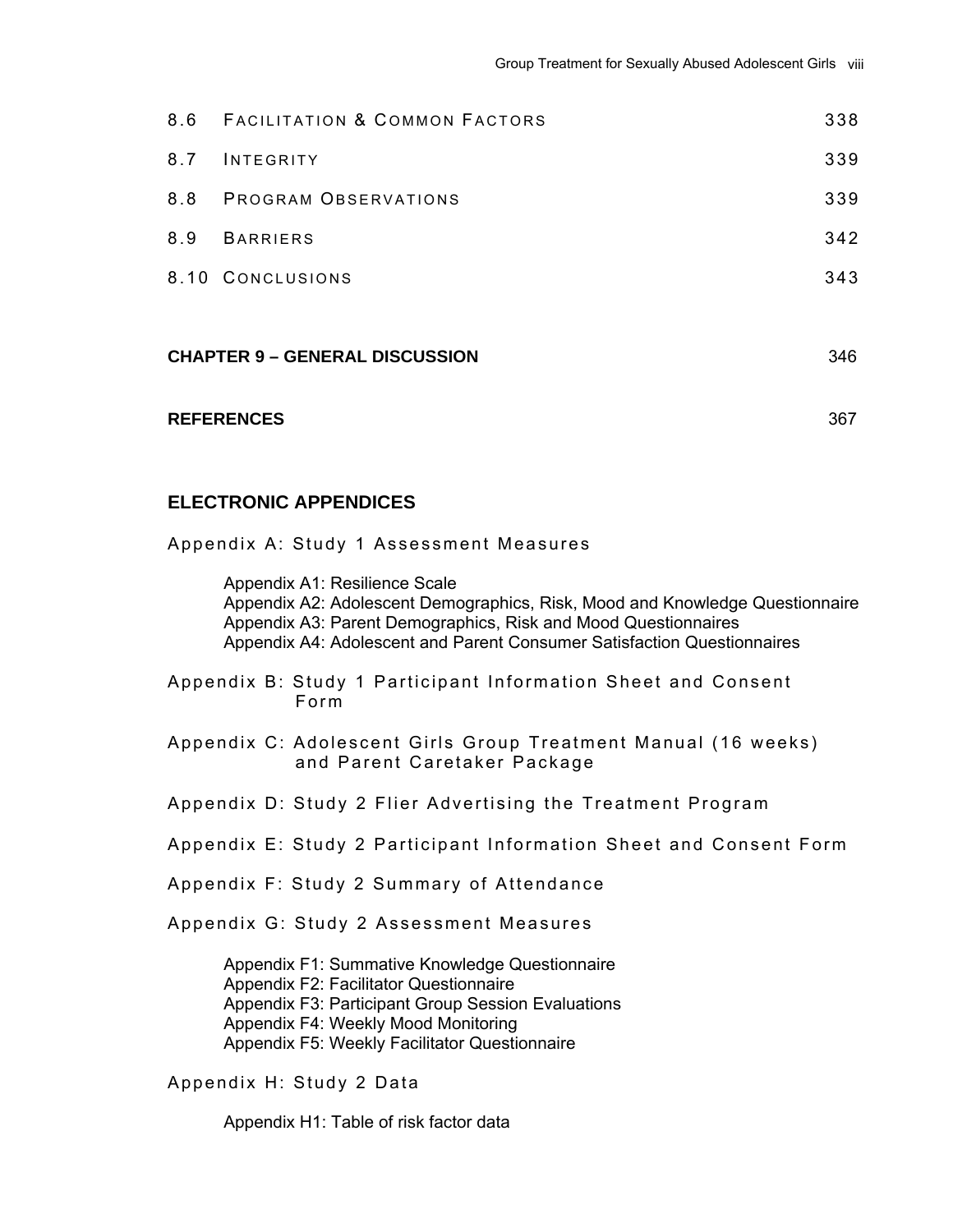Appendix H2: TSCC and Emotion boxplots demonstrating variability

- Appendix I: Study 2 Strengths, Weaknesses and Recommended Changes to the Treatment Program
- Appendix J: Expert Evaluation Questionnaire
- Appendix K: Adolescent Girls Group Treatment Manual (12 weeks) and Parent Caretaker Package
- Appendix L: Study 3 Flier and Newspaper Article
- Appendix M: Study 3 Participant Information Sheet and Consent Form

Appendix N: Study 3 Summary of Attendance

Appendix O: Study 3 Assessment Measures

Appendix O1: Summative Knowledge Questionnaire Appendix O2: Demographics, Risk & Mood Questionnaire (follow-up version) Appendix O3: Strengths & Difficulties Questionnaire Appendix O4: Parent Demographics, Risk and Mood Questionnaire Appendix O5: Parent Consumer Satisfaction Questionnaire Appendix O6: Parent Session Evaluation Appendix O7: Parent Session Facilitator Questionnaire

Appendix P: Study 3 Data

Appendix P1: Table of Risk Factor Data for each participant Appendix P2: My Goals graphs Appendix P3: TSCC graphs demonstrating variability Appendix P4: Emotion graphs demonstrating variability Appendix P5: CITES graphs demonstrating variability Appendix P6: ACS graphs demonstrating variability Appendix P7: SDQ graphs demonstrating variability

Appendix Q: Study 3 Changes made to the Treatment Program, Strengths, Weaknesses and Recommendations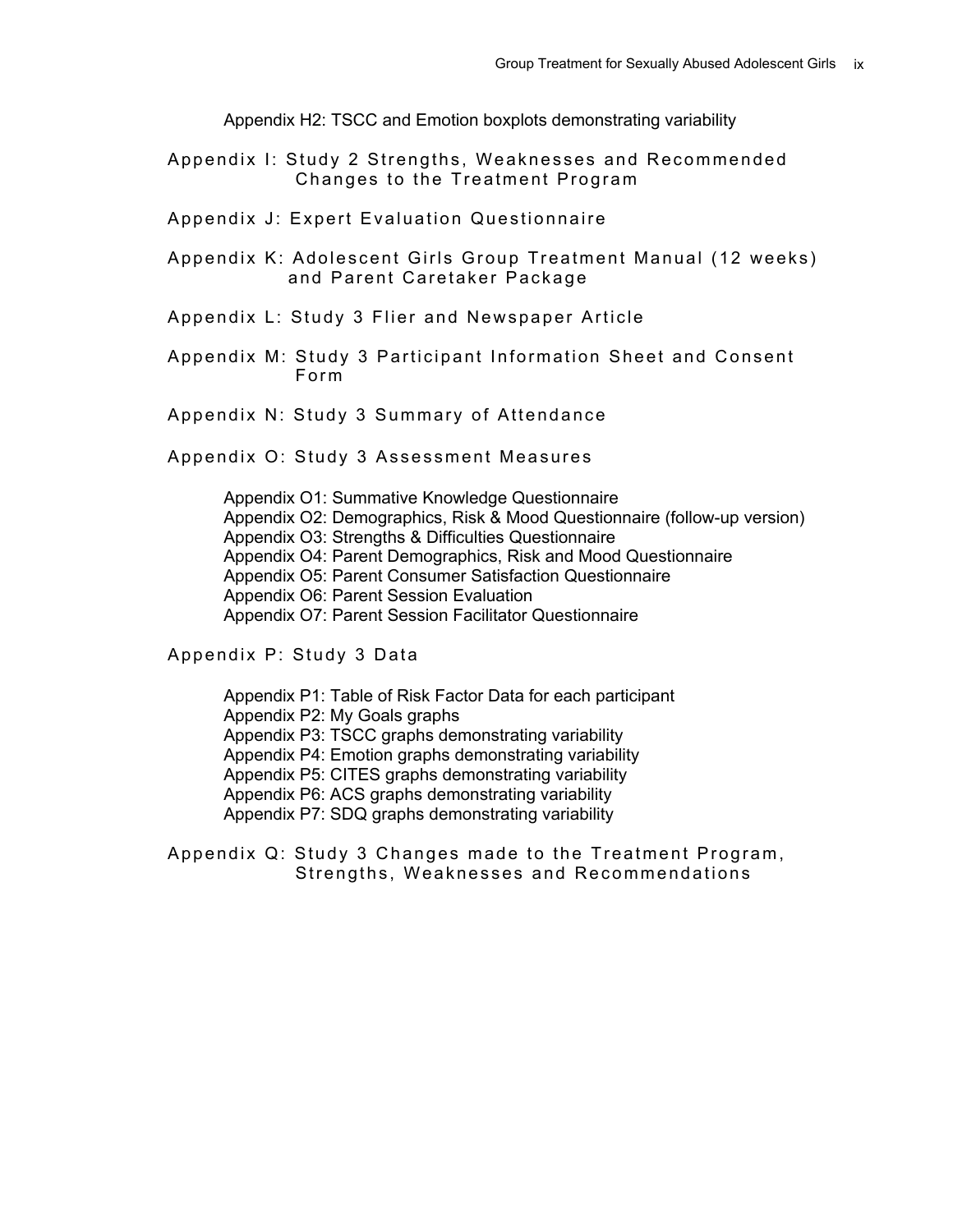### *Acknowledgements*

I would like to thank a great number of people for their contributions to making this thesis possible.

First and foremost I would like to acknowledge and thank the young women that have taken part in this research. Their strength, courage and resilience were an inspiration to me and fuelled my passion for this area of research and the need to find adequate treatments which would assist them in processing their experiencing, so that each could lead happy, healthy lives and overcome the stifling impact of sexual abuse.

Thank you to my supervisors, Corinne Reid and Marjorie Collins. Your support, guidance and endless knowledge throughout this project has been fantastic. I am so grateful for your help to overcome the many hurdles that have come up along the way. Thank you both also for your assistance in my development as a clinician. Your advice and encouragement throughout this process has been invaluable.

I would also like to thank Clare Macrae, Jenni Brodi, Lisa McAneny, and Mandy Nayton of the Parents and Children's Therapeutic Service (PACTS) for their assistance with the initial stages of the project. Two staff members of PACTS are deserving of separate recognition. I wish to thank Katelyn Betti for her involvement in getting the project off the ground and providing endless advice about various aspects of the program. I also wish to thank Tracy Freedman for her fantastic group facilitation skills, her knowledge and her passion for working with this population. Furthermore her suggestions and critiquing of the program are acknowledged. Much of the success of Study 2 can be attributed to Tracy.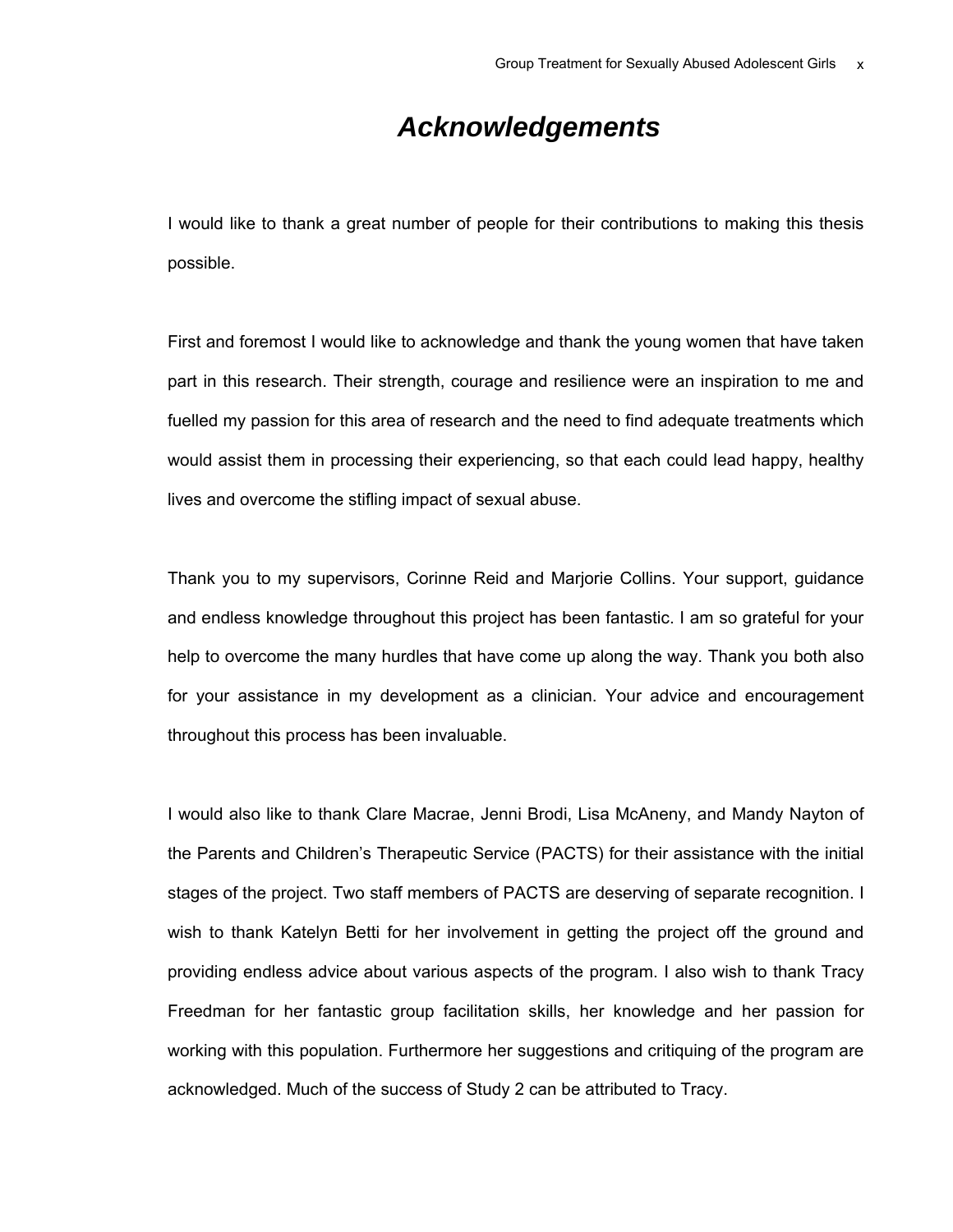I am also very grateful for the assistance of Catherine Campbell in the facilitation of Study 3 at Murdoch University. Thank you Catherine for your enthusiasm and expertise. I really appreciate the time and effort that you put into making the group work.

To my dear friends, thank you all for your support through this process. In particular thank you to Ria Kotynia-English for your endless advice and feedback and to Monique Armstrong-Burgin for proof reading the final draft of this thesis. Also to my fellow postgraduates, Tiffany Rochester, Kaye Mills and Amanda Cole, thank you for being so supportive.

I would also like to acknowledge my family for all the encouragement, love and support they have offered. To my brother Michael, thank you for your help with referencing. Deanne, thank you for your assistance in helping to get Study 3 up and running. And to Mum and Dad there are not words to thank you for all that you have done for me along the way to get me to this point.

Finally to my amazing husband Shaun, thank you for all of the support, love and care you have given me over the past 4 years of my post graduate studies. I could never have completed this without you by my side.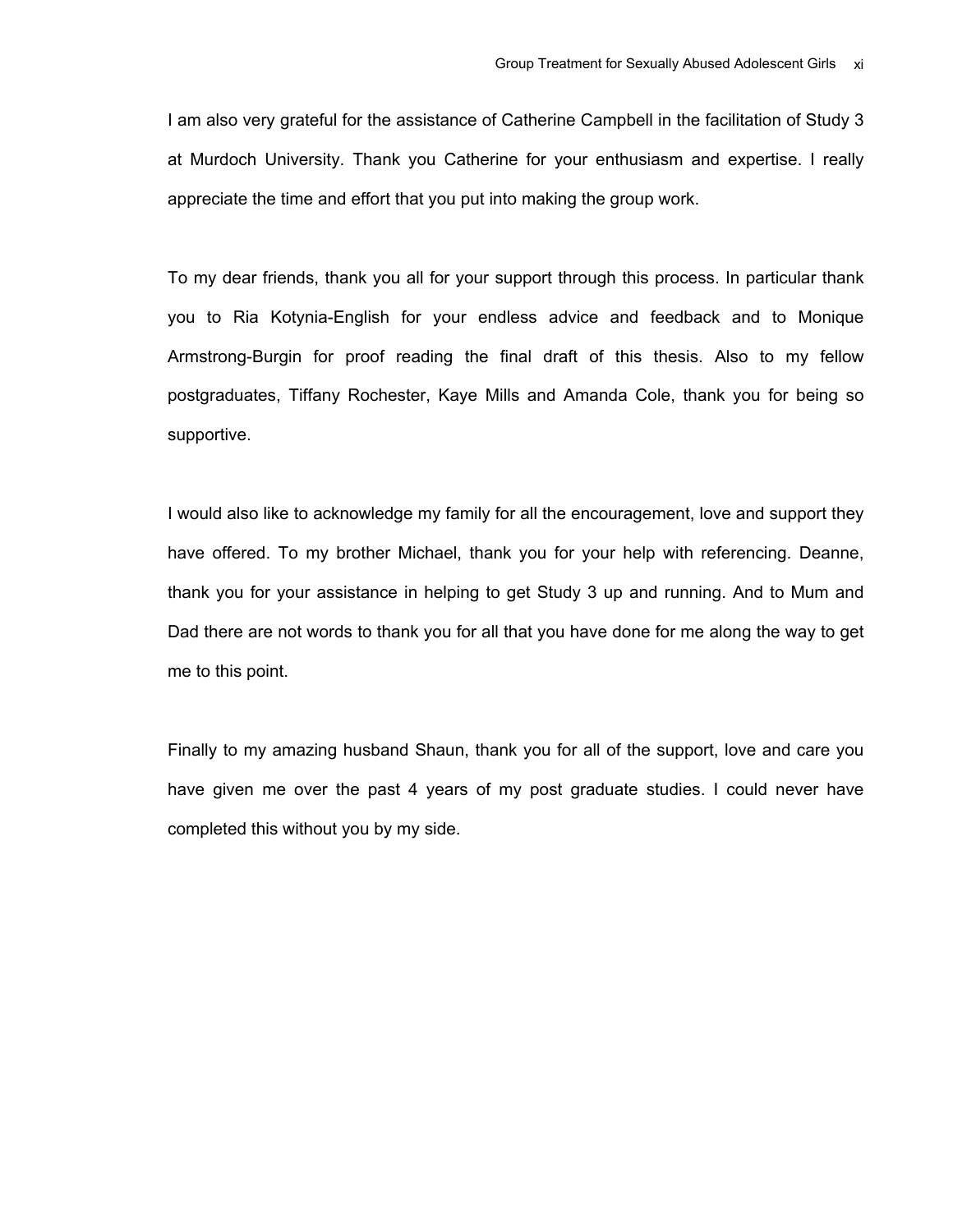## *List of Figures*

|                                                                                                                                                                                                                                 | Page |
|---------------------------------------------------------------------------------------------------------------------------------------------------------------------------------------------------------------------------------|------|
| <i>Figure 1.1.</i> Iterative spiral outlining literature accessed in order to undertake an<br>integrative review of literature that could contribute to<br>understanding adolescent CSA survivor group treatment possibilities. | 6    |
| Figure 1.2. A transactional model of CSA outcome (Nurcombe, Wooding,<br>Marrington, Bickman & Roberts, 2000, p.95).                                                                                                             | 19   |
| <i>Figure 1.3.</i> Percentage of improvement in psychotherapy patients as a function of<br>therapeutic factors (Lambert & Barley, 2002, p.18).                                                                                  | 44   |
| Figure 1.4. Overview of relevant parameters in the evaluation of treatment<br>programs for CSA survivors.                                                                                                                       | 66   |
| Figure 2.1. Visual representation of the research design used in the current study.                                                                                                                                             | 74   |
| Figure 2.2. Phases of the intervention research approach (Fawcett et al., 1994, p.<br>$28$ ).                                                                                                                                   | 76   |
| Figure 2.3. An overview of the action research cycle for the current study<br>(Adapted from Crane & Richardson, 2000).                                                                                                          | 80   |
| Figure 2.4. Within each paradigm of research are several methodologies, each<br>drawing on a number of methods for data collection (Dick, 1993).                                                                                | 83   |
| Figure 2.5. Fully integrated mixed model design (Tashakkori & Teddlie, 2003,<br>p.690).                                                                                                                                         | 86   |
| <i>Figure 2.6.</i> Depiction of mixed methods data analysis used in the current project<br>(adapted from Onwuegbuzie & Teddlie, 2003).                                                                                          | 100  |
| Figure 3.1. Depiction of the triangulation process that occurred following data<br>collection to form recommendations for the new treatment program.                                                                            | 123  |
| Figure 3.2. PA5's Trauma Symptom Checklist subscales presented as T - scores.                                                                                                                                                   | 135  |
| Figure 3.3. PA5 and MO5's ratings of PA5's emotions in the past week.                                                                                                                                                           | 136  |
| Figure 3.4. Mothers ratings of their daughter's emotions in the past week.                                                                                                                                                      | 140  |
| Figure 4.1. Depiction of the process of therapy both in terms of the overall<br>structure and individual sessions (Campbell, 2005).                                                                                             | 169  |
| Figure 5.1. PA1's TSCC scores across the three testing phases.                                                                                                                                                                  | na   |
| Figure 5.2. PA1's emotion ratings across the three testing phases.                                                                                                                                                              | na   |
| Figure 5.3. PA2's TSCC scores across the three testing phases.                                                                                                                                                                  | na   |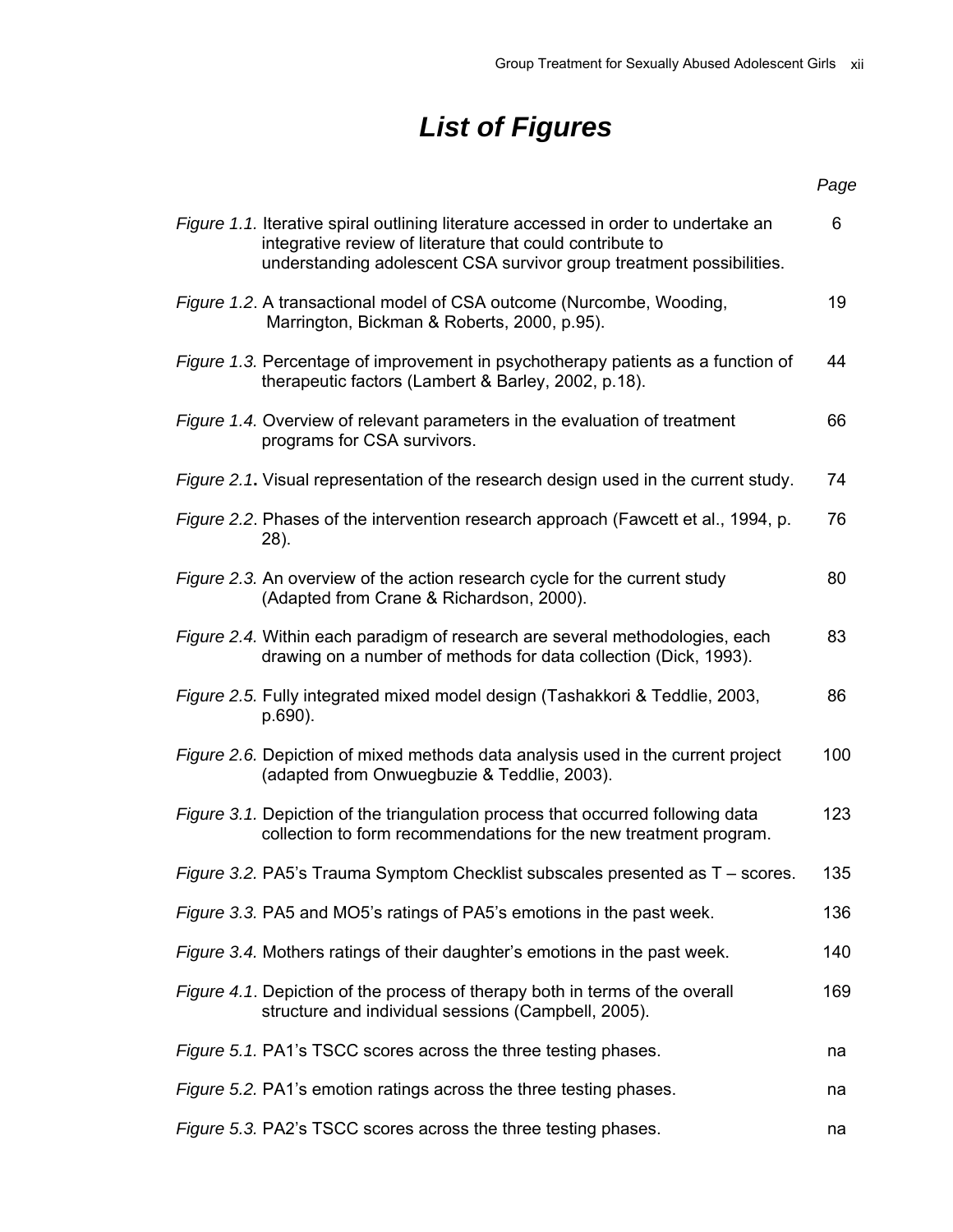| Figure 5.4. PA2's emotion ratings across the three testing phases.       | na  |
|--------------------------------------------------------------------------|-----|
| Figure 5.5. PA3's TSCC scores across the three testing phases.           | na  |
| Figure 5.6. PA3's emotion ratings across the three testing phases.       | na  |
| Figure 5.7. PA5's TSCC scores across the three testing phases.           | na  |
| Figure 5.8. PA5's emotion ratings across the three testing phases.       | na  |
| Figure 5.9. Session depth for participants.                              | 205 |
| Figure 5.10. Session depth for facilitators.                             | 206 |
| Figure 5.11. Session smoothness for participants.                        | 206 |
| Figure 5.12. Session smoothness for facilitators.                        | 207 |
| Figure 5.13. Participant ratings of session arousal.                     | 207 |
| Figure 5.14. Participant's ratings of session positivity.                | 208 |
| Figure 5.15. Participant ratings of how good/bad the session was.        | 210 |
| Figure 5.16. Facilitator ratings of how good/bad the session was.        | 211 |
| Figure 5.17. Mean ratings of mood before and after each session.         | 214 |
| Figure 7.1. PA1's TSCC scores across the four testing phases.            | na  |
| Figure 7.2. PA1's rating of emotions across testing phases.              | na  |
| Figure 7.3. PA1's mothers ratings of PA1's emotions across the testing.  | na  |
| Figure 7.4. PA2's TSCC scores across the four testing phases.            | na  |
| Figure 7.5. PA2's rating of emotions across testing phases.              | na  |
| Figure 7.6. PA2's mothers ratings of PA2's emotions across the testing.  | na  |
| Figure 7.7. PA3's TSCC scores across the four testing phases.            | na  |
| Figure 7.8. PA3's rating of emotions across testing phases.              | na  |
| Figure 7.9. PA3's mothers ratings of PA3's emotions across the testing.  | na  |
| Figure 7.10. PA4's TSCC scores across the four testing phases.           | na  |
| Figure 7.11. PA4's rating of emotions across testing phases.             | na  |
| Figure 7.12. PA4's mothers ratings of PA4's emotions across the testing. | na  |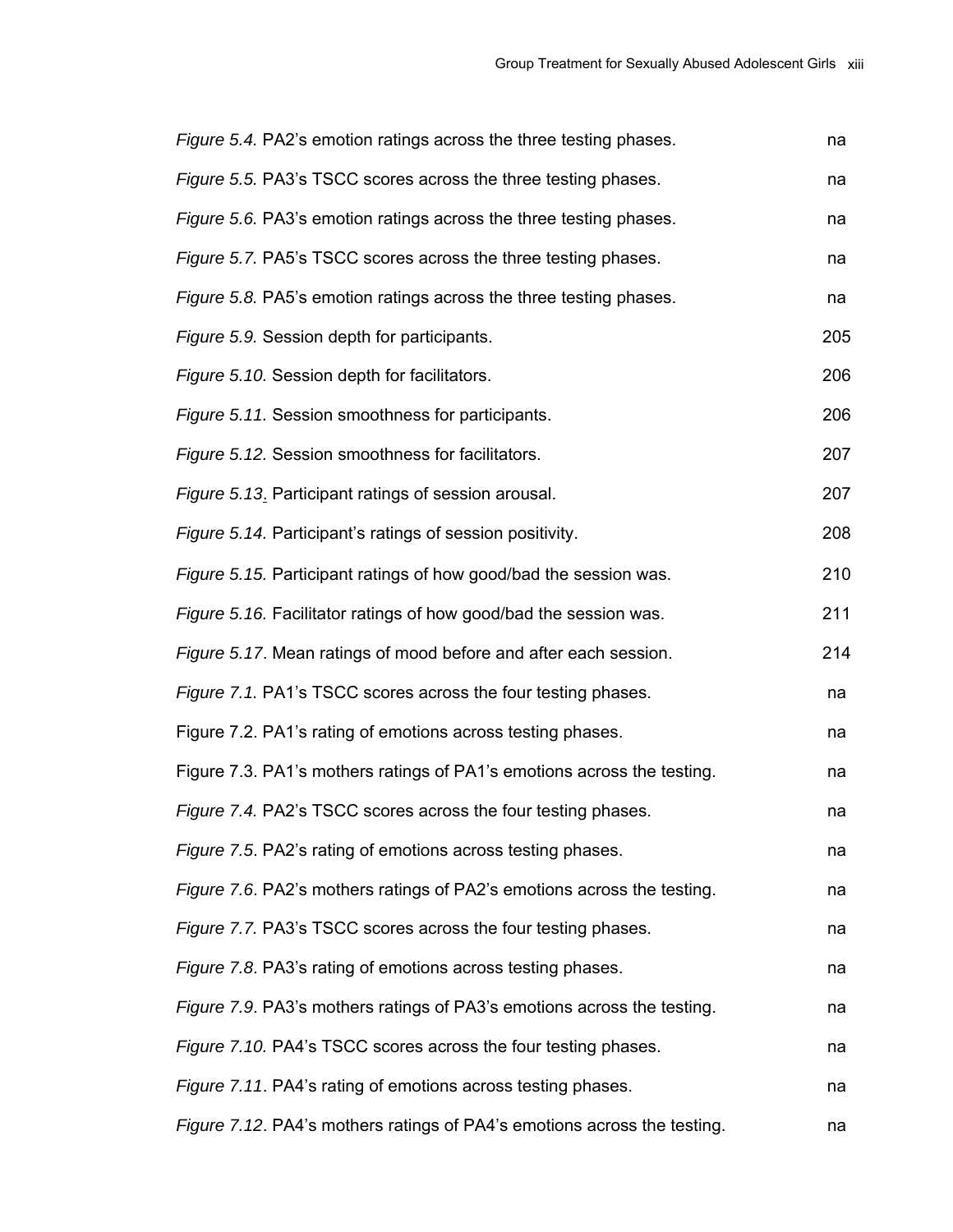| Figure 7.13. PA5's TSCC scores across the four testing phases.                                                                           | na  |
|------------------------------------------------------------------------------------------------------------------------------------------|-----|
| Figure 7.14. PA5's rating of emotions across testing phases.                                                                             | na  |
| Figure 7.15. PA5's mothers ratings of PA5's emotions across the testing.                                                                 | na  |
| <i>Figure 7.16.</i> Participants subjective ratings of how they felt about themselves prior<br>to the group began and after it finished. | 279 |
| Figure 7.17. Ratings of session depth for participants.                                                                                  | 294 |
| Figure 7.18. Ratings of session depth for facilitators.                                                                                  | 294 |
| Figure 7.19. Ratings of session smoothness for participants.                                                                             | 295 |
| Figure 7.20. Ratings of session smoothness for facilitators.                                                                             | 295 |
| Figure 7.21. Participant ratings of session positivity.                                                                                  | 296 |
| Figure 7.22. Participant ratings of session arousal.                                                                                     | 296 |
| Figure 7.23. Mean mood ratings pre and post session plus or minus one standard<br>deviation.                                             | 301 |
| Figure 9.1. Summary of the phases of the current research project.                                                                       | 347 |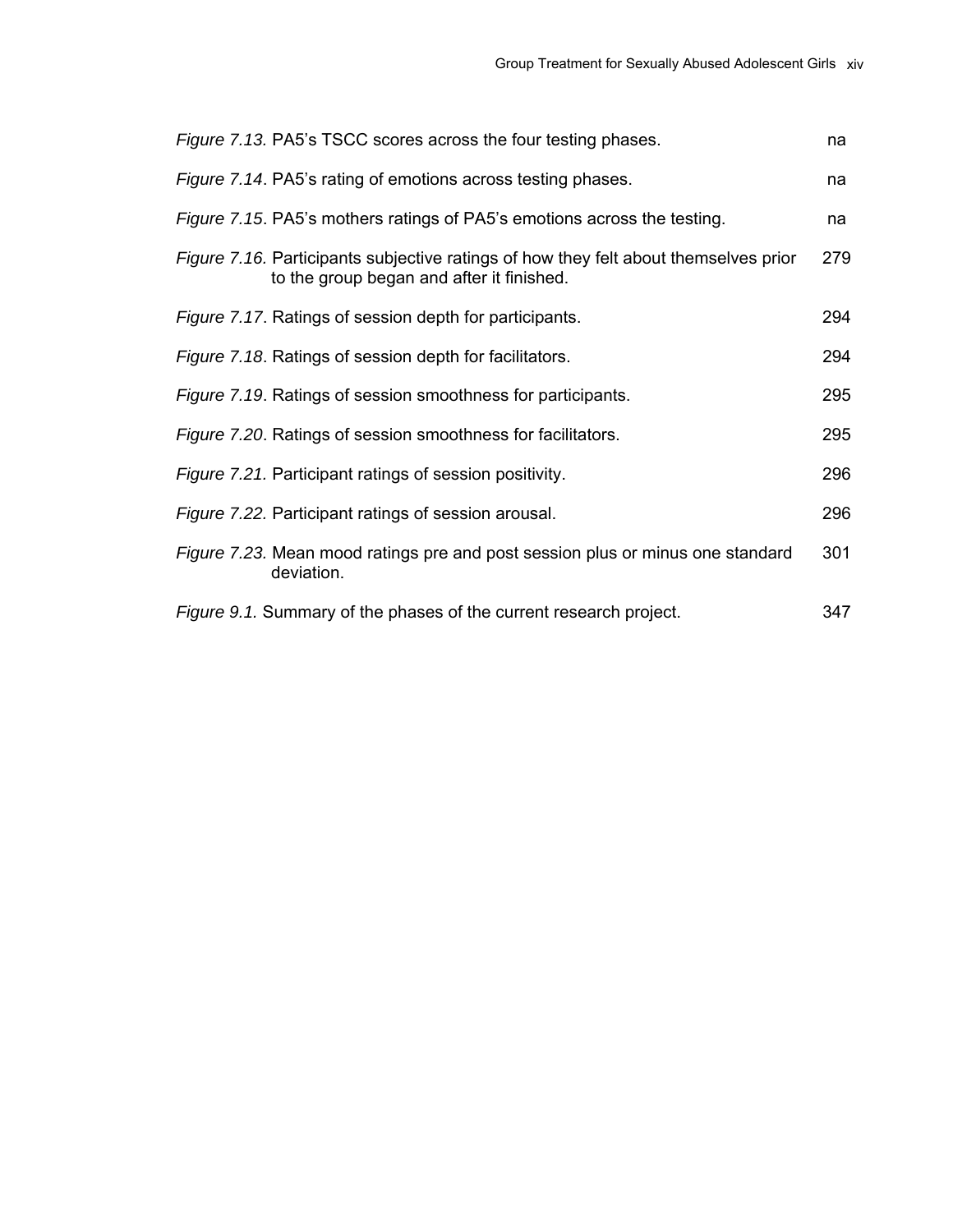### *List of Tables*

|                                                                                                                  | Page |
|------------------------------------------------------------------------------------------------------------------|------|
| Table 1.1. Overview of Group Treatment Studies for Child and Adolescent CSA<br><b>Survivors</b>                  | 28   |
| Table 3.1. Overview of Best Practice Principles for CSA Group Therapy with<br><b>Adolescent Girls</b>            | 120  |
| Table 3.2. Summary of Measures used with Past Participants and their Mothers                                     | 126  |
| Table 3.3. Overview of the Girls Group Programs run at PACTS from 2001 to 2003                                   | 131  |
| Table 3.4 Mothers Total Consumer Satisfaction Rating                                                             | 139  |
| Table 3.5 Comparison of Best Practice Criteria with the PACTS Girls Group<br>Curricula                           | 145  |
| Table 4.1. Overview of the Adolescent Girls Group Sessions                                                       | 169  |
| Table 5.1. Overview of Data Capture Methods and Timing of Data Collection                                        | 185  |
| Table 5.2. Magnitude and Direction of Change in TSCC Subscales from Pre test to<br>Follow-up                     | 191  |
| Table 5.3. Percentage Correct on the Knowledge Test across the Three Testing<br>Phases                           | 194  |
| Table 5.4. Resilience Test Scores across the Three Testing Phases.                                               | 195  |
| Table 5.5. Facilitator Ratings of Program Objectives for each Participant                                        | 196  |
| Table 5.6. Facilitators Ratings of Estimated Attainment of Group Aims Pre and Post<br>Group on a Scale of 1 to 7 | 198  |
| Table 5.7. Consumer Satisfaction Item Scores as Rated by Participants                                            | 204  |
| Table 5.8. Overview of the Sessional Knowledge Test Scores                                                       | 216  |
| Table 5.9. Planned Versus Actual Order of Session Administration                                                 | 222  |
| Table 6.1. Mean and Range for each item of the Expert Evaluation Questionnaire                                   | 242  |
| Table 6.2. All Comments and Recommendations about the Program from Expert<br>Evaluators                          | 248  |
| Table 6.3. Contents of the New Treatment Program                                                                 | 250  |
| Table 7.1. Summary of Relevant Characteristics of Participants                                                   | 256  |
| Table 7.2. Overview of Data Capture Methods and Timing of Data Collection                                        | 258  |
| Table 7.3. PA1's Scores on the CITES-R Attributions Scales across Testing Phases                                 | na   |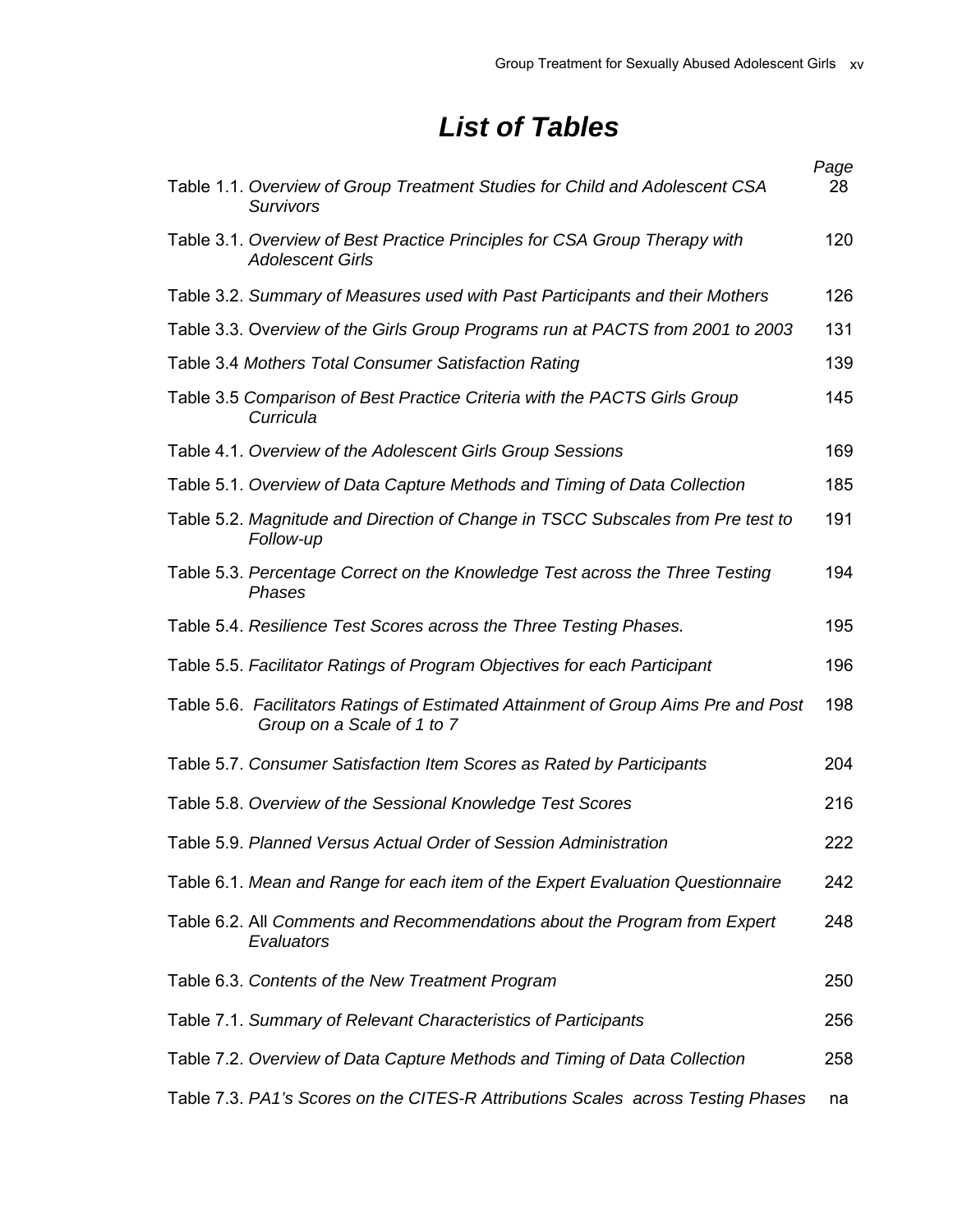| Table 7.4. PA1's Scores on the ACS across the Testing Phases                                                      | na  |
|-------------------------------------------------------------------------------------------------------------------|-----|
| Table 7.5. PA1's Rating of Achievement of Personal Goals                                                          | na  |
| Table 7.6. PA1's SDQ Subscale Scores across the Testing Phases                                                    | na  |
| Table 7.7. PA2's Scores on the CITES-R Attributions Scales across Testing Phases                                  | na  |
| Table 7.8. PA2's Scores on the ACS across the Testing Phases                                                      | na  |
| Table 7.9. PA2's Rating of Achievement of Personal Goals                                                          | na  |
| Table 7.10. PA2's SDQ Subscale Scores across the Testing Phases                                                   | na  |
| Table 7.11. PA3's Scores on the CITES-R Attributions Scales across Testing<br>Phases                              | na  |
| Table 7.12. PA3's Scores on the ACS across the Testing Phases                                                     | na  |
| Table 7.13. PA3's Rating of Achievement of Personal Goals                                                         | na  |
| Table 7.14. PA3's SDQ Subscale Scores across the Testing Phases                                                   | na  |
| Table 7.15. PA4's Scores on the CITES-R Attributions Scale across Testing Phases                                  | na  |
| Table 7.16. PA4's Scores on the ACS across the Testing Phases                                                     | na  |
| Table 7.17. PA4's rating of achievement of personal goals                                                         | na  |
| Table 7.18. PA4's SDQ Subscale Scores across the Testing Phases                                                   | na  |
| Table 7.19. PA5's Scores on the CITES-R Attributions Scales across<br><b>Testing Phases</b>                       | na  |
| Table 7.20. PA5's Scores on the ACS across the Testing Phases                                                     | na  |
| Table 7.21. PA5's Rating of Achievement of Personal Goals                                                         | na  |
| Table 7.22. PA5's SDQ Subscale Scores across the Testing Phases                                                   | na  |
| Table 7.23. Magnitude and Direction of Change on TSCC Subscales from Pre test to<br>Follow-up                     | 268 |
| Table 7.24. Percentage Correct on Knowledge Test across the Testing Phases                                        | 272 |
| Table 7.25. Participants Ratings of Achievement of Personal Goals                                                 | 277 |
| Table 7.26. SDQ Subscale Scores across the Testing Phases                                                         | 278 |
| Table 7.27. Facilitator Ratings of each Objective of the Program                                                  | 281 |
| Table 7.28. Facilitators Ratings of Estimated Attainment of Group Aims Pre and Post<br>Group on a Scale of 1 to 7 | 284 |